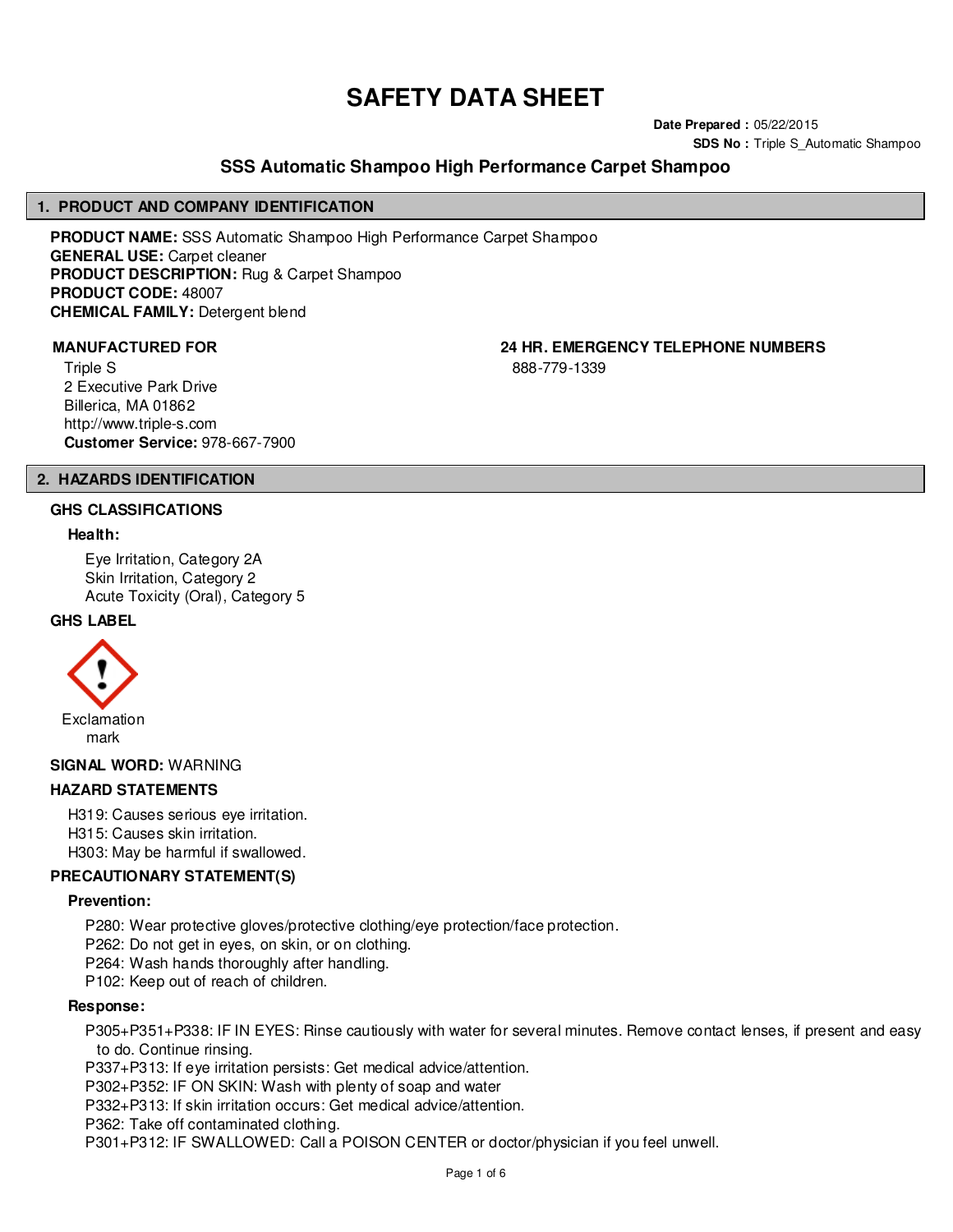# **Storage:**

P404: Store in a closed container.

### **Disposal:**

P501: Dispose of contents/container according to all local, state and Federal regulations.

#### **EMERGENCY OVERVIEW**

**PHYSICAL APPEARANCE:** Clear Liquid

**IMMEDIATE CONCERNS:** Eye & Skin irritant

#### **POTENTIAL HEALTH EFFECTS**

**EYES:** Contact causes severe eye irritation.

**SKIN:** Contact may cause moderate to severe irritation.

**SKIN ABSORPTION: None Expected.** 

**INGESTION:** Although of moderate to low toxicity, ingestion can cause gastrointestinal irritation, nausea, vomiting, diarrhea, and possible death.

**INHALATION:** None known.

#### **REPRODUCTIVE TOXICITY**

**TERATOGENIC EFFECTS:** None known.

**CARCINOGENICITY:** No listed substance

**MUTAGENICITY:** None known.

**MEDICAL CONDITIONS AGGRAVATED:** Previous skin conditions such as dermatitis may be aggrevated.

**ROUTES OF ENTRY:** Eye, skin, ingestion.

**CANCER STATEMENT:** None

**WARNING CAUTION LABELS:** Irritant

**PHYSICAL HAZARDS:** None Expected.

#### **3. COMPOSITION / INFORMATION ON INGREDIENTS**

| <b>Chemical Name</b>          | $Wt.$ %   | <b>CAS</b>     |
|-------------------------------|-----------|----------------|
| Diethylene Glycol Butyl Ether | $0 - 5$   | $112 - 34 - 5$ |
| Sodium Lauryl Sulfate         | $5 - 10$  | $151 - 21 - 3$ |
| Sodium Laureth Sulfate        | $0 - 5$   | 9004-82-4      |
| Lauramine oxide               | $0 - 5$   | 1643-20-5      |
| Isopropanol                   | $0 - 2$   | 67-63-0        |
| Fragrance                     | $0 - 1$   | N/A            |
| Water                         | $80 - 85$ | 7732-18-5      |

### **4. FIRST AID MEASURES**

**EYES:** Immediately flush eyes with water for at least 15 minutes, while holding eyelids open. Remove contact lenses, if present, after the first 5 minutes, then continue rinsing eye. Seek medical attention immediately.

**SKIN:** Wash with soap and water. Get medical attention if irritation develops or persists.

**INGESTION:** Get immediate medical attention. Do not induce vomiting unless instructed to do so by poison center or physician.

**INHALATION:** Seek medical attention if you feel un-well.

#### **SIGNS AND SYMPTOMS OF OVEREXPOSURE**

**EYES:** Severe burning sensation, tearing, redness, swelling.

**SKIN:** Burning sensation, redness.

**SKIN ABSORPTION:** Not Established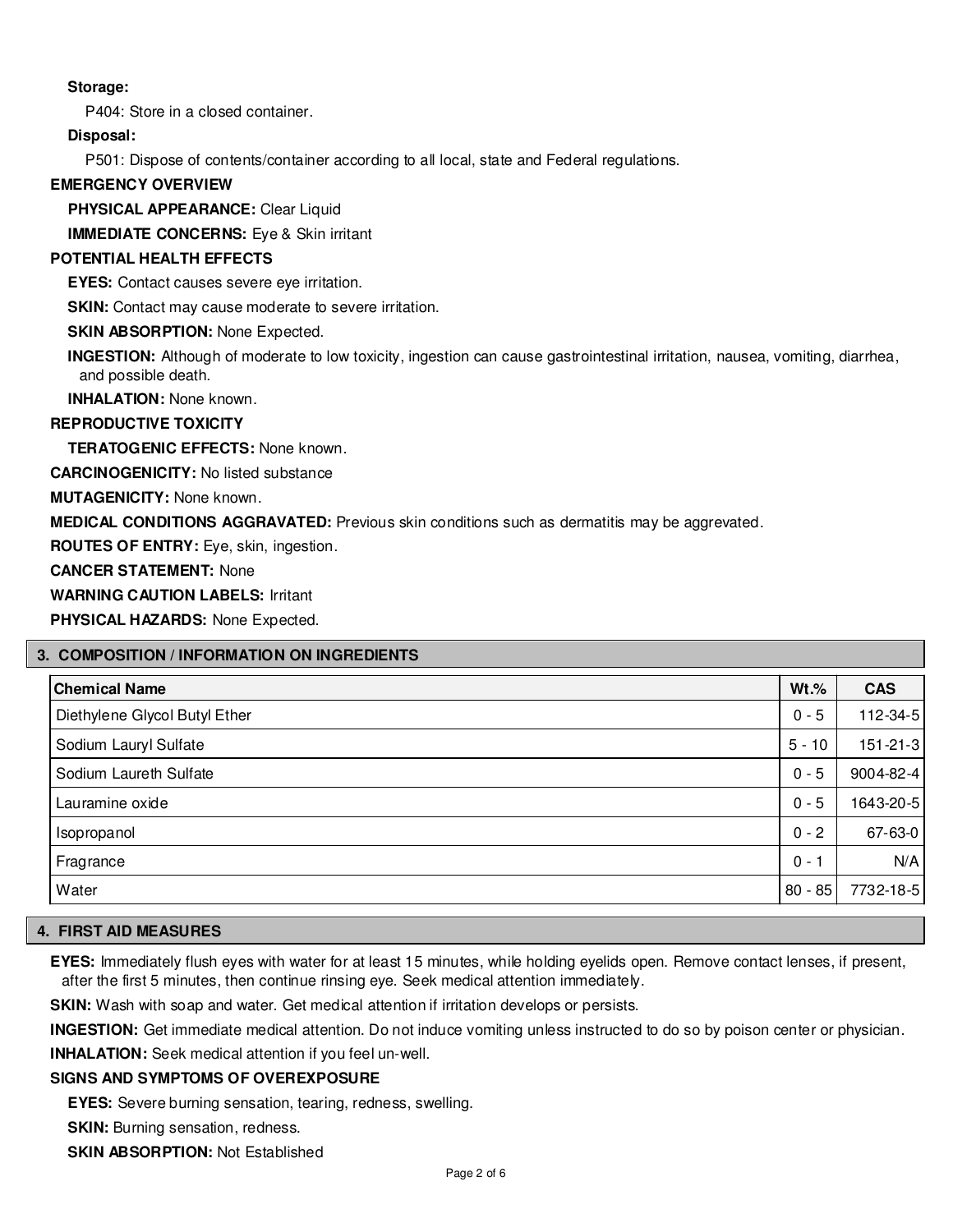**INGESTION:** Irritation of mouth, throat, along with stomach upset, vomiting.

**INHALATION:** Not Established

**ACUTE TOXICITY:** Severely irritating to eyes. Causes moderate to severe skin irritation. Harmful if swallowed.

# **5. FIRE FIGHTING MEASURES**

**FLAMMABLE CLASS:** NA = Not Applicable

**GENERAL HAZARD:** NA = Not Applicable

**EXTINGUISHING MEDIA:** Not required. Water based material.

#### **6. ACCIDENTAL RELEASE MEASURES**

**SMALL SPILL:** Avoid walking in product. Wipe up or otherwise flush small spills to sanitary sewer.

**LARGE SPILL:** Avoid walking in material. Prevent product from entering into stream, soil, storm sewer or other bodies of water.

#### **ENVIRONMENTAL PRECAUTIONS**

**WATER SPILL:** Avoid discharges into open waterways.

**LAND SPILL:** Avoid discharge to soil.

**GENERAL PROCEDURES:** Isolate spill or leak area immediately. Keep unauthorized personnel away. Do not touch or walk through spilled material. Prevent entry into waterways, sewers, or confined areas. Absorb with dry earth, sand or other noncombustible material and transfer to containers.

**SPECIAL PROTECTIVE EQUIPMENT:** Eye protection, rubber gloves, rubber boots to protect feet.

### **7. HANDLING AND STORAGE**

**GENERAL PROCEDURES:** Close container after use.

HANDLING: Wear eye protection, rubber gloves when handling concentrate.

**STORAGE:** Store in area inaccessible to children.

**STORAGE TEMPERATURE:** Store at ambient temperatures.

**STORAGE PRESSURE:** Store at ambient atmospheric pressure.

# **8. EXPOSURE CONTROLS / PERSONAL PROTECTION**

# **EXPOSURE GUIDELINES**

| OSHA HAZARDOUS COMPONENTS (29 CFR1910.1200) |             |                        |                   |                  |                   |                     |                   |
|---------------------------------------------|-------------|------------------------|-------------------|------------------|-------------------|---------------------|-------------------|
|                                             |             | <b>EXPOSURE LIMITS</b> |                   |                  |                   |                     |                   |
|                                             |             | <b>OSHA PEL</b>        |                   | <b>ACGIH TLV</b> |                   | <b>Supplier OEL</b> |                   |
| <b>Chemical Name</b>                        |             | ppm                    | mg/m <sup>3</sup> | ppm              | mg/m <sup>3</sup> | ppm                 | mg/m <sup>3</sup> |
|                                             | TWA         |                        |                   | 10               |                   | 35                  | <b>NL</b>         |
| Diethylene Glycol Butyl Ether               | STEL        |                        |                   |                  |                   | <b>NL</b>           | NL.               |
|                                             | TWA         | 400                    | 980               | 200              | 490               | <b>NL</b>           | <b>NL</b>         |
| Isopropanol                                 | <b>STEL</b> |                        |                   | 400              | 960               | ΝL                  | NL                |

**ENGINEERING CONTROLS:** Use in well ventilated area.

#### **PERSONAL PROTECTIVE EQUIPMENT**

**EYES AND FACE:** Chemical splash goggles.

**SKIN:** Rubber or other chemical resistant gloves.

**RESPIRATORY:** A respirator is not needed under normal and intended conditions of product use.

**PROTECTIVE CLOTHING:** Chemical resistant outerwear (tyvek) if contact with spray or mist is anticipated.

**WORK HYGIENIC PRACTICES:** Wash with soap and water after handling. Do not eat, drink or smoke while using product.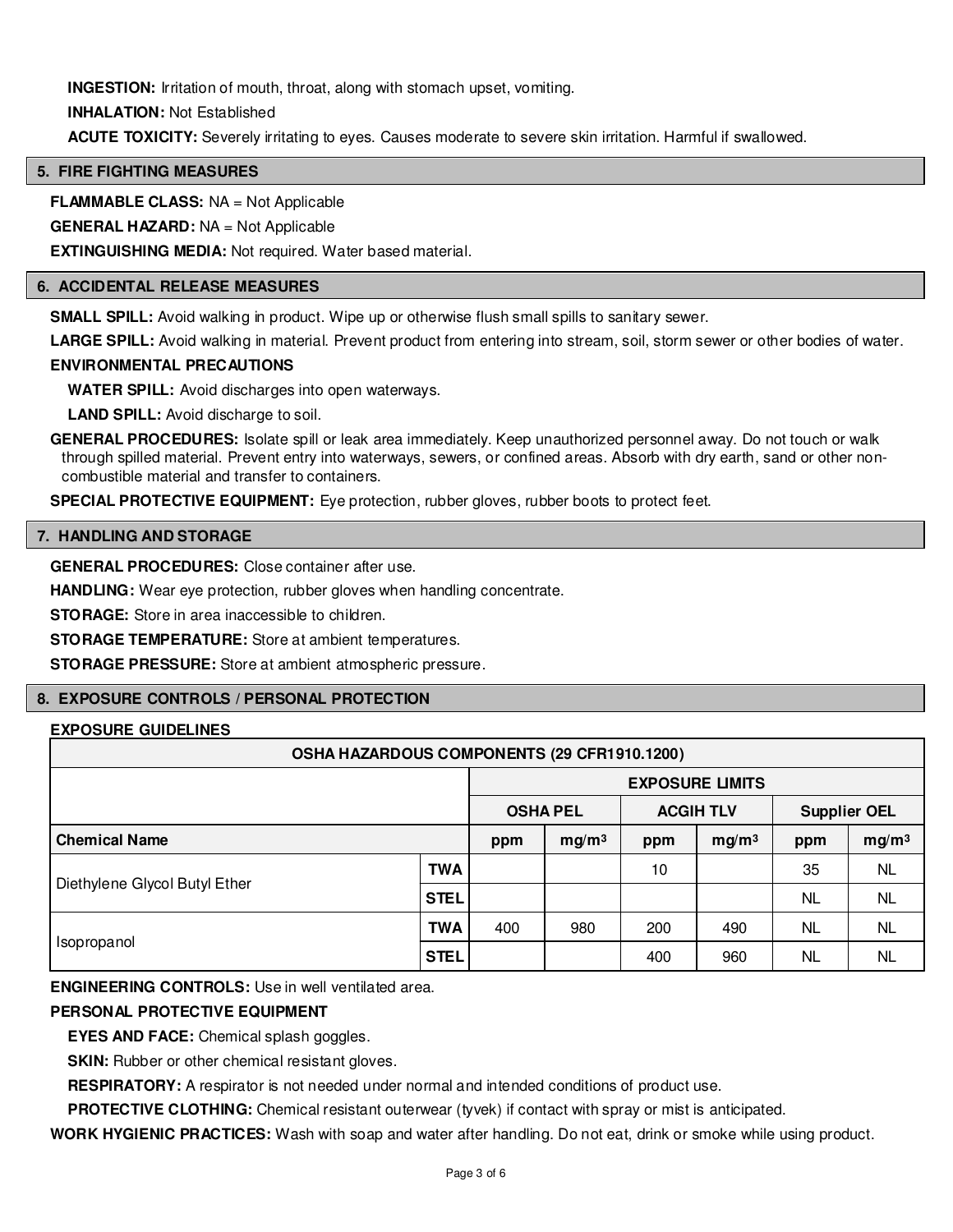#### **9. PHYSICAL AND CHEMICAL PROPERTIES**

**PHYSICAL STATE:** Liquid **ODOR:** Floral **COLOR:** Water Clear **pH:** 7.5 to 8.5 **PERCENT VOLATILE:** >85 **FLASH POINT AND METHOD:** None **FLAMMABLE LIMITS:** N/A **AUTOIGNITION TEMPERATURE:** NA = Not Applicable **VAPOR PRESSURE:** ≤ 20 mm Hg at (68°F) **VAPOR DENSITY:** ≤ 1 Air = 1 **BOILING POINT: 212° F; 100° C FREEZING POINT: 32° F; 0° C MELTING POINT:** Not Available **SOLUBILITY IN WATER:** Complete **EVAPORATION RATE:** (Water =1) 1.0 **DENSITY:** 8.41 at (68°F) **SPECIFIC GRAVITY:** 1.008 grams/ml. **VISCOSITY:** Water thin. **(VOC):** None

### **10. STABILITY AND REACTIVITY**

#### **REACTIVITY:** Stable

**HAZARDOUS POLYMERIZATION:** No **STABILITY:** Stable under normal storage and use conditions. **CONDITIONS TO AVOID:** Not Established **POSSIBILITY OF HAZARDOUS REACTIONS:** None Expected. **HAZARDOUS DECOMPOSITION PRODUCTS:** None known. **INCOMPATIBLE MATERIALS:** Strong acids, oxidizers.

#### **11. TOXICOLOGICAL INFORMATION**

# **ACUTE**

| <b>Chemical Name</b>          | ORAL $LD_{50}$             | <b>DERMAL LD<sub>50</sub></b> | <b>INHALATION</b> |
|-------------------------------|----------------------------|-------------------------------|-------------------|
|                               | (rat)                      | (rabbit)                      | $LC_{50}$ (rat)   |
| Diethylene Glycol Butyl Ether | $\sim$ 4500 mg/kg<br>(rat) | $\sim$ 2764 mg/kg<br>(rabbit) |                   |
| Sodium Lauryl Sulfate         | 1200 mg/kg                 | $> 2000$ to 20000             | $> 3900$ mg/m3    |
|                               | (rat)                      | mg/kg (rabbit)                | (rat)             |
| Isopropanol                   | 5045 mg/kg<br>(rat)        | 12800 mg/kg<br>(rabbit)       | 16000 ppm         |

**EYES:** Not Established

**DERMAL LD50:** Not Established

**SKIN ABSORPTION:** None Expected.

**ORAL LD50:** Not Established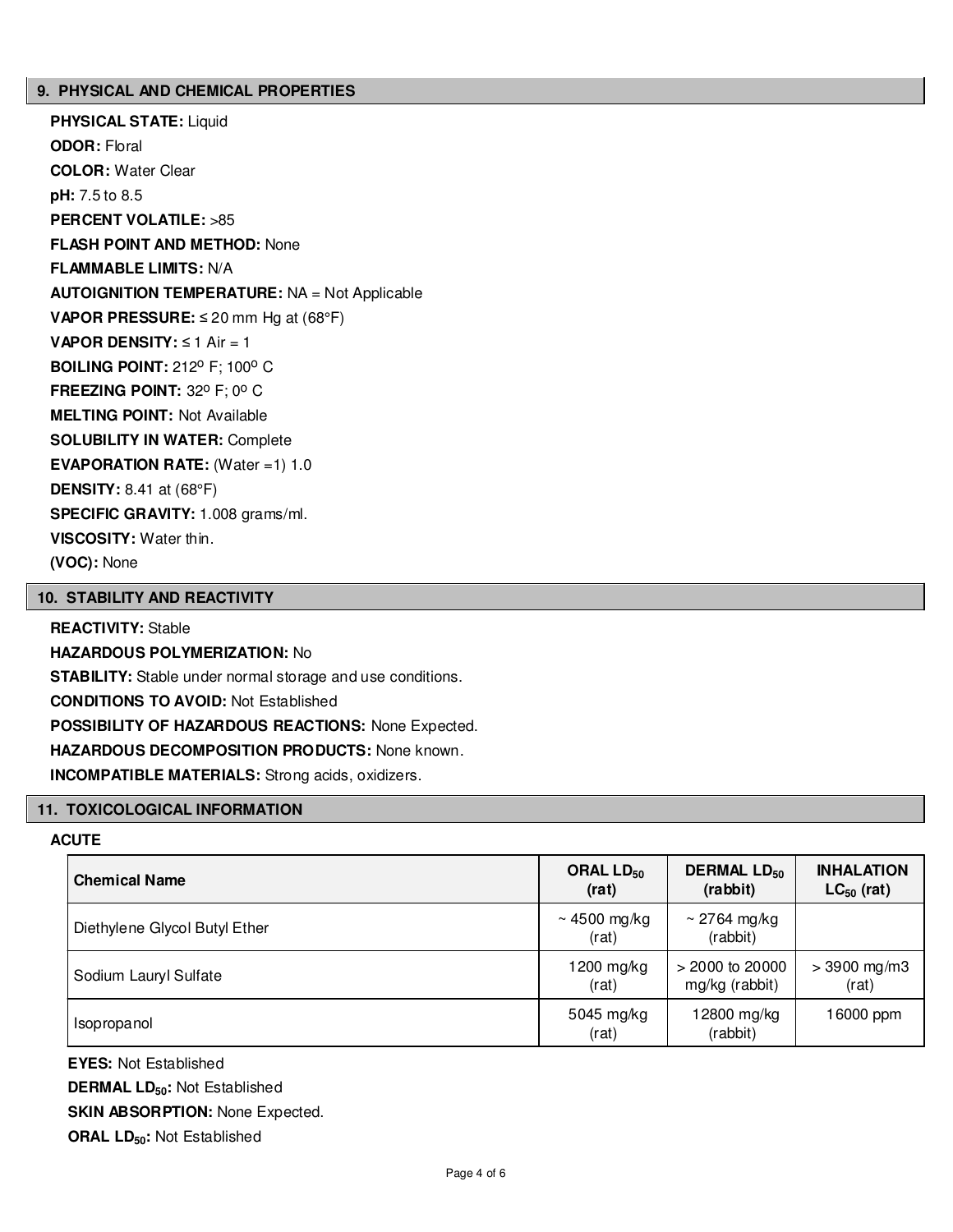# **INHALATION LC<sub>50</sub>: Not Established**

**EYE EFFECTS:** Moderate to severe eye irritant.

**SKIN EFFECTS: Moderate skin irritant.** 

# **CARCINOGENICITY**

**IARC:** No listed substance

**IRRITATION:** Irritant

**SENSITIZATION:** No known significant effects or critical hazards.

**GENETIC EFFECTS:** No known significant effects or critical hazards.

**REPRODUCTIVE EFFECTS:** No known significant effects or critical hazards.

**MUTAGENICITY:** No known significant effects or critical hazards.

# **12. ECOLOGICAL INFORMATION**

**ENVIRONMENTAL DATA:** Not Established

**ECOTOXICOLOGICAL INFORMATION:** Not Established

**AQUATIC TOXICITY (ACUTE):** Not Established

# **13. DISPOSAL CONSIDERATIONS**

**DISPOSAL METHOD:** Small amounts (less than 5 gallons) may be disposed of in sanitary sewer. Consult local authorities for additional disposal information.

**FOR LARGE SPILLS:** Consult with local and state authorities for large volume disposal.

**PRODUCT DISPOSAL:** See above.

**EMPTY CONTAINER:** Rinse container with clear water. Offer container for recycling, or dispose of in trash.

**RCRA/EPA WASTE INFORMATION:** NA = Not Applicable

# **14. TRANSPORT INFORMATION**

# **DOT (DEPARTMENT OF TRANSPORTATION)**

**PROPER SHIPPING NAME:** Cleaning Compound, not regulated.

# **ROAD AND RAIL (ADR/RID)**

**PROPER SHIPPING NAME:** Cleaning Compound, not regulated.

# **AIR (ICAO/IATA)**

**SHIPPING NAME:** Cleaning Compound, not regulated.

# **VESSEL (IMO/IMDG)**

**SHIPPING NAME:** Cleaning Compound, not regulated.

# **15. REGULATORY INFORMATION**

# **UNITED STATES**

# **SARA TITLE III (SUPERFUND AMENDMENTS AND REAUTHORIZATION ACT)**

**311/312 HAZARD CATEGORIES:** Health - Acute

**FIRE:** No **PRESSURE GENERATING:** No **REACTIVITY:** No **ACUTE:** Yes **CHRONIC:** No

**313 REPORTABLE INGREDIENTS:** None

# **EPCRA SECTION 313 SUPPLIER NOTIFICATION**

| <b>Chemical Name</b>          | $Wt.\%$ | <b>CAS</b>     |
|-------------------------------|---------|----------------|
| Diethylene Glycol Butyl Ether | $0 - 5$ | $112 - 34 - 5$ |

# **302/304 EMERGENCY PLANNING**

**EMERGENCY PLAN:** NA = Not Applicable